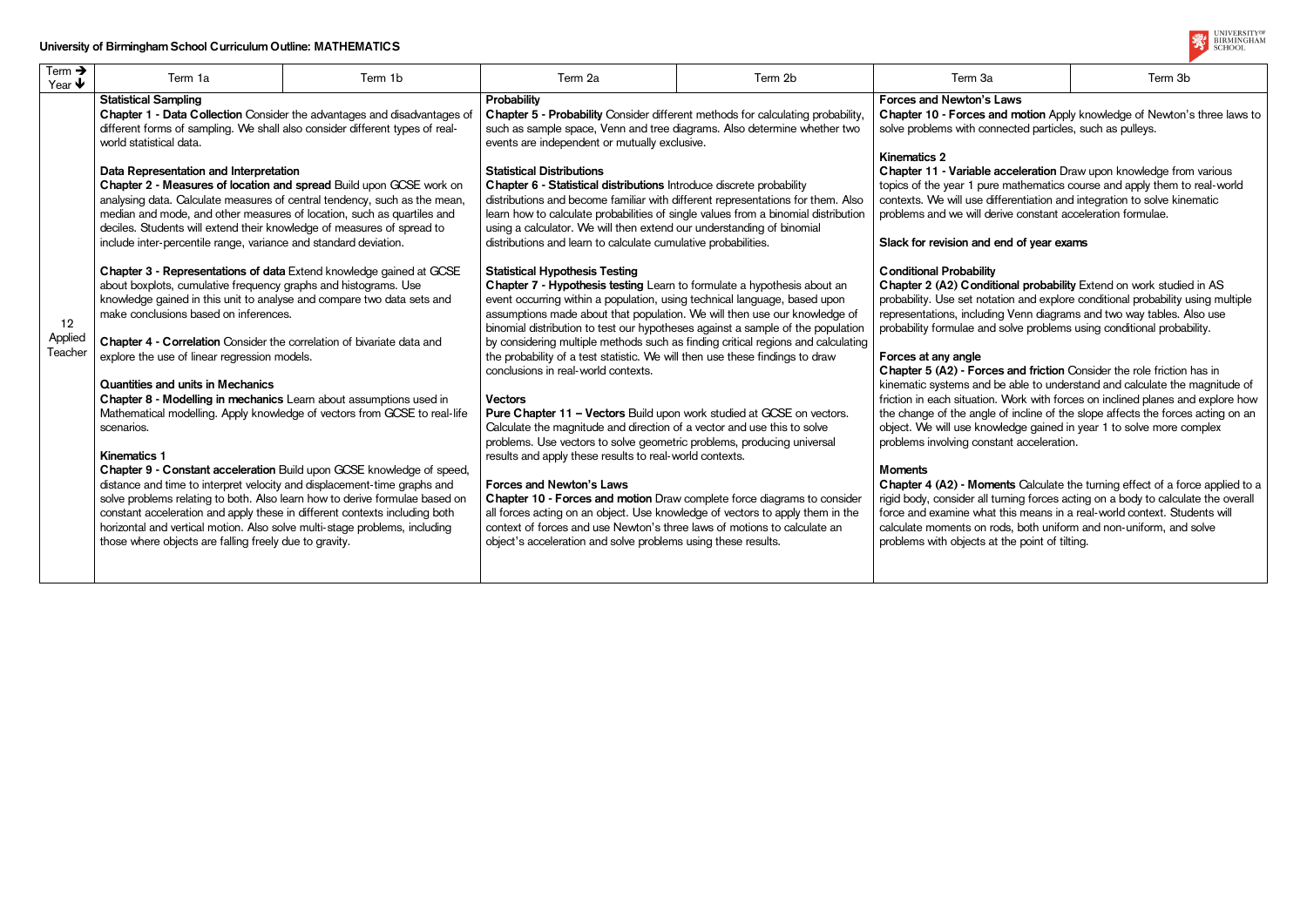ebraic methods Recap arithmetic involving algebraic fractions and look at splitting algebraic fractions into partial fractions. We also look at a new method of proving that statements are true; proof by

> nctions Build upon prior knowledge of function notation, osite functions from GCSE. We extend this to modulus the graphs of these functions.

| 12 Pure<br>Teacher       | <b>GCSE Algebra Recap</b><br>Chapter 1 - Algebraic Expressions Recap and build upon techniques<br>learnt from GCSE on ways to manipulate algebraic expressions. This<br>includes expanding and factorising quadratics, index laws and surds.<br>Chapter 2 - Quadratics Recap solving quadratic equations from GSCE. We<br>will use this knowledge to learn about sketching a quadratic function and the<br>importance of the discriminant.<br>Chapter 3 - Equations and Inequalities Recap knowledge from GCSE on<br>solving both linear and quadratic equations and inequalities, as well as<br>simultaneous equations.<br><b>Graphs and Coordinate Geometry</b><br>Chapter 4 - Graphs and Transformation Expand upon knowledge of<br>graphs from GSCE, exploring the graphs of polynomials of different degrees.<br>Afterwards, we will look at the result of graphs after a transformation, now<br>including stretching parallel to each axis.<br>Chapter 5 - Straight Line Graphs Formalise different ideas explored in<br>GCSE on equations of straight lines. We will then delve deeper into<br>coordinate geometry and the use of linear functions in modelling problems.<br>Chapter 6 - Circles Further develop our knowledge of circles, now<br>including when the centre is not the origin. This is then combined with<br>knowledge from previous chapters to solve coordinate geometry problems.                                                                                                       | <b>AS Further Algebra</b><br>Chapter 7 - Algebraic Methods Practice new methods of manipulating<br>algebraic expressions, including using the factor theorem with cubic<br>expressions. We will use these methods to help construct mathematical<br>proofs.<br>Chapter 8 - Binomial Expansion Explore the different components of the<br>Binominal Expansion, such as Pascal's triangle and factorial notation. We will<br>use this knowledge to make approximations of complicated functions.<br><b>AS Trigonometry</b><br>Chapter 9 - Trigonometric ratios Recap the trigonometric formulas used in<br>GCSE and how we can apply them when problem solving. We will then<br>explore the different trigonometric functions, sketching their graphs and<br>applying transformations.<br>Chapter 10-Trigonometric Identities and Equations Develop our<br>understanding of different trigonometric relationships, before moving onto<br>using these to solve various trigonometric equations, including quadratics.<br><b>AS Calculus</b><br>Chapter 12 - Differentiation Introduce the topic of calculus, focusing<br>specifically on differentiating polynomials and other powers of $x$ . We will<br>explore the uses of different order derivatives and their use in real life<br>modelling, particularly in the process of 'optimisation'.                                                                                                                                                                                                                    | <b>AS Calculus</b><br>Chapter 13 - Integrat<br>differentiation; integrati<br>other powers of $x$ . We<br>areas bounded by curv<br><b>Exponentials and Log</b><br>Chapter 14 - Exponer<br>exponents and logarith<br>functions, learn and ap<br>form $ax = b$ .<br>Slack for revision and<br>A2 Further Algebra<br>Chapter 1 (A2) - Alge<br>fractions and look at sp<br>look at a new method o<br>contradiction<br>Chapter 2 (A2) - Fun<br>and inverse and compo<br>functions and explore t |
|--------------------------|-------------------------------------------------------------------------------------------------------------------------------------------------------------------------------------------------------------------------------------------------------------------------------------------------------------------------------------------------------------------------------------------------------------------------------------------------------------------------------------------------------------------------------------------------------------------------------------------------------------------------------------------------------------------------------------------------------------------------------------------------------------------------------------------------------------------------------------------------------------------------------------------------------------------------------------------------------------------------------------------------------------------------------------------------------------------------------------------------------------------------------------------------------------------------------------------------------------------------------------------------------------------------------------------------------------------------------------------------------------------------------------------------------------------------------------------------------------------------------------------------------------------|-------------------------------------------------------------------------------------------------------------------------------------------------------------------------------------------------------------------------------------------------------------------------------------------------------------------------------------------------------------------------------------------------------------------------------------------------------------------------------------------------------------------------------------------------------------------------------------------------------------------------------------------------------------------------------------------------------------------------------------------------------------------------------------------------------------------------------------------------------------------------------------------------------------------------------------------------------------------------------------------------------------------------------------------------------------------------------------------------------------------------------------------------------------------------------------------------------------------------------------------------------------------------------------------------------------------------------------------------------------------------------------------------------------------------------------------------------------------------------------------------------------------------------------------------------------------|-------------------------------------------------------------------------------------------------------------------------------------------------------------------------------------------------------------------------------------------------------------------------------------------------------------------------------------------------------------------------------------------------------------------------------------------------------------------------------------------|
| 13<br>Applied<br>Teacher | <b>The Normal Distribution</b><br>Chapter 3 - The normal distribution Learn the characteristics of the normal<br>distribution curve and use it to calculate values and probabilities using a<br>calculator. Building upon work done in Year 12, find means and standard<br>deviations for normally distributed, continuous random variables and also use<br>this distribution as an approximation to the binomial distribution. Finally, we<br>shall apply everything learned last year regarding hypothesis testing to<br>continuous random variables and the normal distribution.<br><b>Regression and Correlation</b><br>Chapter 1 - Regression, correlation and hypothesis testing Bivariate<br>(paired) data can show a strong relationship that is not linear. We shall use<br>logarithms to examine trends in non-linear data. We shall also consider<br>correlation in bivariate data and carry out hypothesis tests for possible<br>correlation.<br><b>Applications of Kinematics</b><br>Chapter 6 - Projectiles Analyse the motion of a projectile by considering its<br>horizontal and vertical motion separately. Learn that the horizontal motion<br>can be modelled as having constant velocity, but that they will have to<br>include acceleration due to gravity in the vertical motion. Both of these will<br>draw heavily upon the 'SUVAT' work done in Year 12. We will also derive<br>the equation of the path of a projectile and formulae for time of flight, range<br>and greatest height. | <b>Applications of Forces</b><br>Chapter 7 - Application of forces (Dynamics) As more force is applied to an<br>object, forces become unbalanced and we reach a dynamic situation where<br>the object starts moving. We will learn that, in this situation, we not only need<br>to consider unknown forces involving pulleys, strings, rough surfaces and<br>inclined planes, but also Newton's laws of motion.<br><b>Further Kinematics</b><br>Chapter 8 - Further kinematics Combine previous work on vectors with that<br>on motion to produce vector equations for displacement, velocity and<br>acceleration. We will also use calculus from Pure studies and learn to<br>differentiate and integrate equations of motion with respect to time. This will<br>enable us to now consider variable acceleration in addition to the constant<br>acceleration of 'SUVAT'.<br>Vectors 2<br>Pure Chapter 12 - Vectors (3D) This topic extends the work on vectors in<br>two dimensions that was done at GCSE and in Year 12. We will begin by<br>understanding Cartesian coordinates in three dimensions (x, y, z). We will then<br>learn to use vectors to describe positions in relation to the three dimensions<br>before using these vectors to solve geometric and mechanical problems.<br><b>Numerical Methods</b><br>Pure Chapter 10 - Numerical methods We shall consider different methods<br>for finding or approximating the roots of functions. We will learn how to use<br>change of sign, iteration and the Newton-Raphson procedure to achieve this. | <b>Revision and Exams</b>                                                                                                                                                                                                                                                                                                                                                                                                                                                                 |
|                          |                                                                                                                                                                                                                                                                                                                                                                                                                                                                                                                                                                                                                                                                                                                                                                                                                                                                                                                                                                                                                                                                                                                                                                                                                                                                                                                                                                                                                                                                                                                   |                                                                                                                                                                                                                                                                                                                                                                                                                                                                                                                                                                                                                                                                                                                                                                                                                                                                                                                                                                                                                                                                                                                                                                                                                                                                                                                                                                                                                                                                                                                                                                   |                                                                                                                                                                                                                                                                                                                                                                                                                                                                                           |

tion In this chapter, we will explore the partial inverse of tion. We will learn how to integrate polynomials and other will also look at how to use integration to calculate ves.

# arithms

entials and Logarithms Explore the meaning and use of nms. We will interpret models that use exponential pply the laws of logarithms, and solve equations in the

## end of year exams